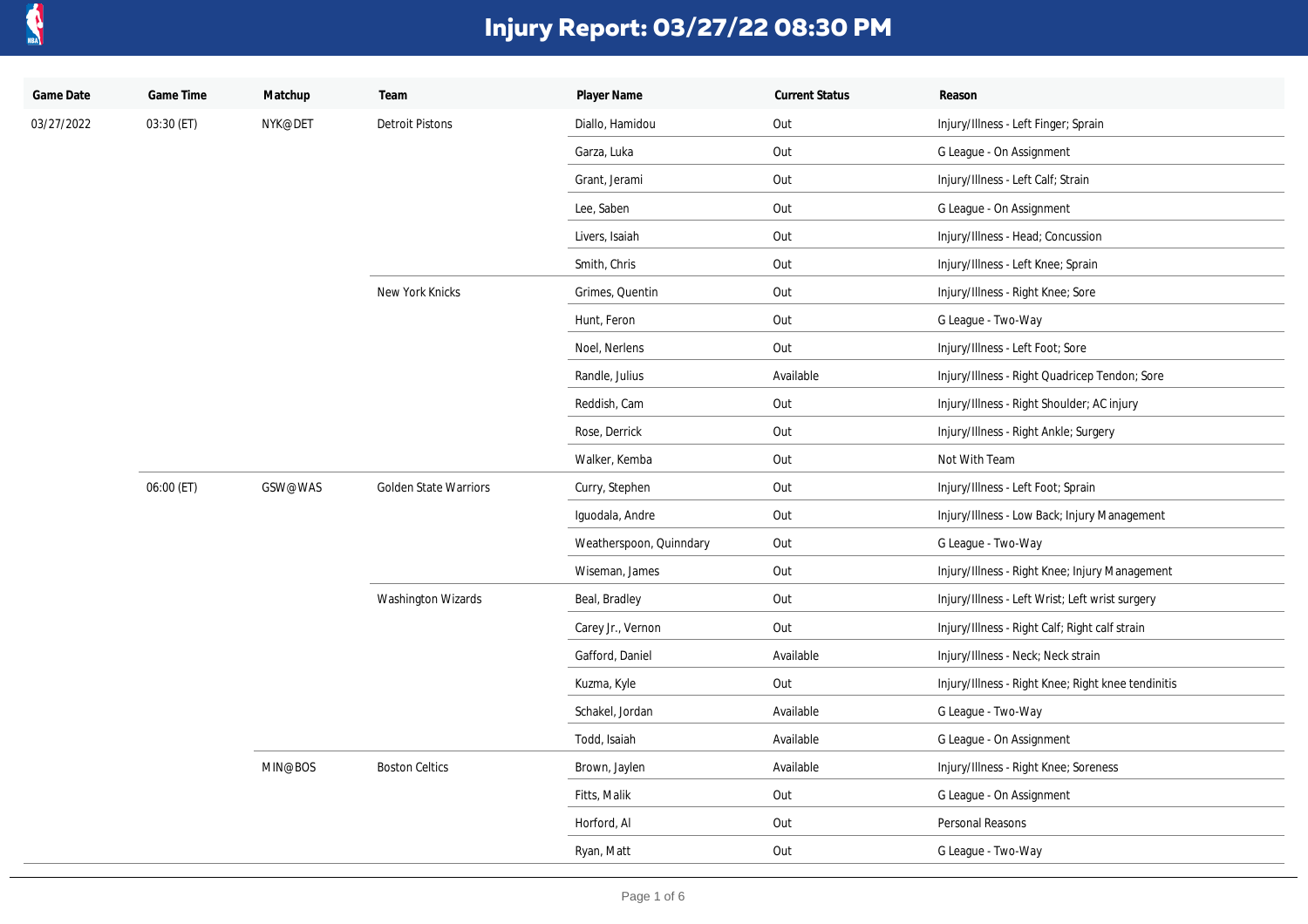

| Game Date | Game Time  | Matchup | Team                   | Player Name          | <b>Current Status</b> | Reason                                                      |
|-----------|------------|---------|------------------------|----------------------|-----------------------|-------------------------------------------------------------|
|           |            |         |                        | Stauskas, Nik        | Out                   | G League - On Assignment                                    |
|           |            |         |                        | Tatum, Jayson        | Available             | Injury/Illness - Right Patella; Tendinopathy                |
|           |            |         |                        | Thomas, Brodric      | Out                   | G League - Two-Way                                          |
|           |            |         | Minnesota Timberwolves | Beasley, Malik       | Out                   | Injury/Illness - Left Ankle; Sprain                         |
|           |            |         |                        | McDaniels, Jaden     | Out                   | Injury/Illness - Left Ankle; Sprain                         |
|           |            |         |                        | McLaughlin, Jordan   | Available             | Injury/Illness - Left Quad; Contusion                       |
|           |            |         |                        | Wright IV, McKinley  | Out                   | G League - Two-Way                                          |
|           |            | PHI@PHX | Philadelphia 76ers     | Bassey, Charles      | Out                   | G League - On Assignment                                    |
|           |            |         |                        | Powell, Myles        | Out                   | G League - Two-Way                                          |
|           |            |         |                        | Springer, Jaden      | Out                   | Injury/Illness - Left Groin; Soreness / G League Assignment |
|           |            |         | <b>Phoenix Suns</b>    | Johnson, Cameron     | Out                   | Injury/Illness - Right Quad; Contusion                      |
|           |            |         |                        | Kaminsky, Frank      | Out                   | Injury/Illness - Right Knee; Stress reaction                |
|           |            |         |                        | Lundberg, Gabriel    | Out                   | Not With Team                                               |
|           |            |         |                        | McGee, JaVale        | Out                   | Injury/Illness - Non-covid; Illness                         |
|           |            |         |                        | Saric, Dario         | Out                   | Injury/Illness - Right Acl; Tear                            |
|           | 07:00 (ET) | LAL@NOP | Los Angeles Lakers     | Davis, Anthony       | Out                   | Injury/Illness - Right Mid-foot; Sprain                     |
|           |            |         |                        | Horton-Tucker, Talen | Available             | Injury/Illness - Left Ankle; Sprain                         |
|           |            |         |                        | Howard, Dwight       | Available             | Injury/Illness - Hip; Soreness                              |
|           |            |         |                        | James, LeBron        | Available             | Injury/Illness - Left Knee; Soreness/effusion               |
|           |            |         |                        | Jones, Mason         | Out                   | G League - Two-Way                                          |
|           |            |         |                        | Nunn, Kendrick       | Out                   | Injury/Illness - Right Knee; Bone bruise                    |
|           |            |         | New Orleans Pelicans   | Ingram, Brandon      | Available             | Injury/Illness - Right Hamstring; Soreness                  |
|           |            |         |                        | Lewis Jr., Kira      | Out                   | Injury/Illness - Right Knee ACL/MCL; Sprain                 |
|           |            |         |                        | McCollum, CJ         | Available             | Injury/Illness - Left Ankle; Sprain                         |
|           |            |         |                        | Nance Jr., Larry     | Out                   | Injury/Illness - Right Knee; Arthroscopy                    |
|           |            |         |                        | Valanciunas, Jonas   | Available             | Injury/Illness - Right Foot; Soreness                       |
|           |            |         |                        | Williamson, Zion     | Out                   | Injury/Illness - Right Foot; Fracture                       |
|           |            |         |                        |                      |                       |                                                             |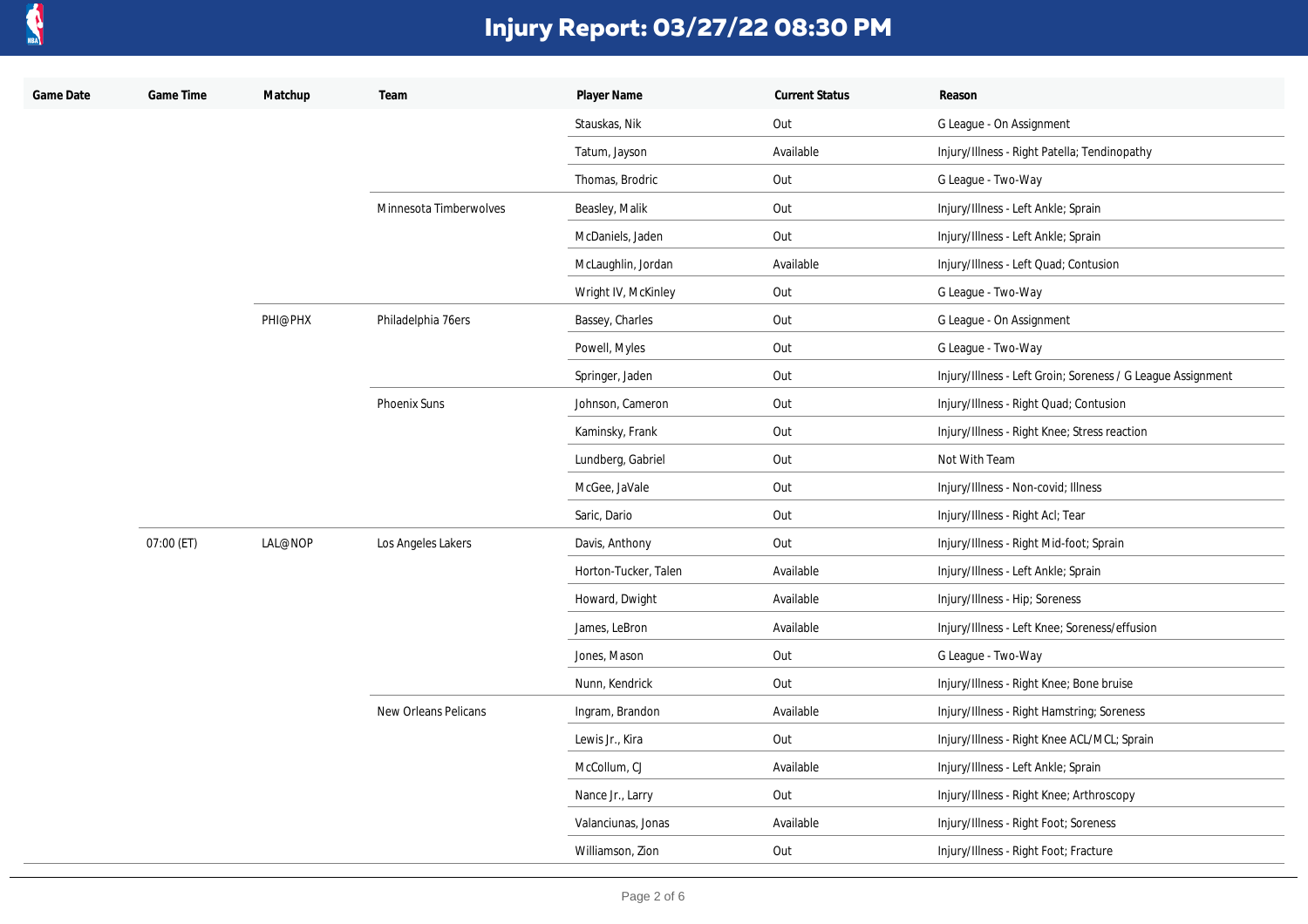

| Game Date  | Game Time  | Matchup        | Team                     | Player Name        | <b>Current Status</b> | Reason                                                                      |
|------------|------------|----------------|--------------------------|--------------------|-----------------------|-----------------------------------------------------------------------------|
|            | 07:30 (ET) | <b>CHA@BKN</b> | <b>Brooklyn Nets</b>     | Curry, Seth        | Available             | Injury/Illness - Left Ankle; Sprain                                         |
|            |            |                |                          | Dragic, Goran      | Available             | Injury/Illness - Left Knee; Soreness                                        |
|            |            |                |                          | Harris, Joe        | Out                   | Injury/Illness - Left Ankle; Surgery                                        |
|            |            |                |                          | Simmons, Ben       | Out                   | Injury/Illness - N/a; Return to Competition Reconditioning/Back<br>Soreness |
|            |            |                | <b>Charlotte Hornets</b> | Bouknight, James   | Out                   | G League - On Assignment                                                    |
|            |            |                |                          | Hayward, Gordon    | Out                   | Injury/Illness - Left Ankle; Sprain                                         |
|            |            |                |                          | Jones, Kai         | Out                   | G League - On Assignment                                                    |
|            |            |                |                          | Kulboka, Arnoldas  | Out                   | G League - Two-Way                                                          |
|            |            |                |                          | Lewis, Scottie     | Out                   | G League - Two-Way                                                          |
|            |            | UTA@DAL        | <b>Dallas Mavericks</b>  | Bertans, Davis     | Available             | Injury/Illness - Right Knee; Soreness                                       |
|            |            |                |                          | Brown, Sterling    | Out                   | Health and Safety Protocols                                                 |
|            |            |                |                          | Burke, Trey        | Available             | Injury/Illness - Illness; Non-Covid                                         |
|            |            |                |                          | Hardaway Jr., Tim  | Out                   | Injury/Illness - Left Foot; Surgery                                         |
|            |            |                |                          | Pinson, Theo       | Out                   | Injury/Illness - Right Fifth Finger; Fracture                               |
|            |            |                |                          | Wright, Moses      | Out                   | G League - Two-Way                                                          |
|            |            |                | Utah Jazz                | Azubuike, Udoka    | Out                   | Injury/Illness - Right Ankle; Surgery                                       |
|            |            |                |                          | Bogdanovic, Bojan  | Out                   | Injury/Illness - Left Calf; Strain                                          |
|            |            |                |                          | Gobert, Rudy       | Out                   | Injury/Illness - Right Leg; Contusion                                       |
|            |            |                |                          | House Jr., Danuel  | Out                   | Injury/Illness - Left Knee; Bone Bruise                                     |
|            |            |                |                          | Whiteside, Hassan  | Out                   | Injury/Illness - Right Foot; Sprain                                         |
| 03/28/2022 | 07:00 (ET) | ATL@IND        | Atlanta Hawks            | Bogdanovic, Bogdan | Questionable          | Injury/Illness - Right Knee; Soreness                                       |
|            |            |                |                          | Collins, John      | Out                   | Injury/Illness - Right Ring Finger; Sprain, Right Foot Strain               |
|            |            |                |                          | Cooper, Sharife    | Out                   | G League - Two-Way                                                          |
|            |            |                |                          | Gallinari, Danilo  | Questionable          | Injury/Illness - Right Elbow; Contusion                                     |
|            |            |                |                          | Mays, Skylar       | Out                   | Injury/Illness - Non-COVID; Illness                                         |
|            |            |                | Indiana Pacers           | Bitadze, Goga      | Questionable          | Injury/Illness - Right Foot; Sore                                           |
|            |            |                |                          |                    |                       |                                                                             |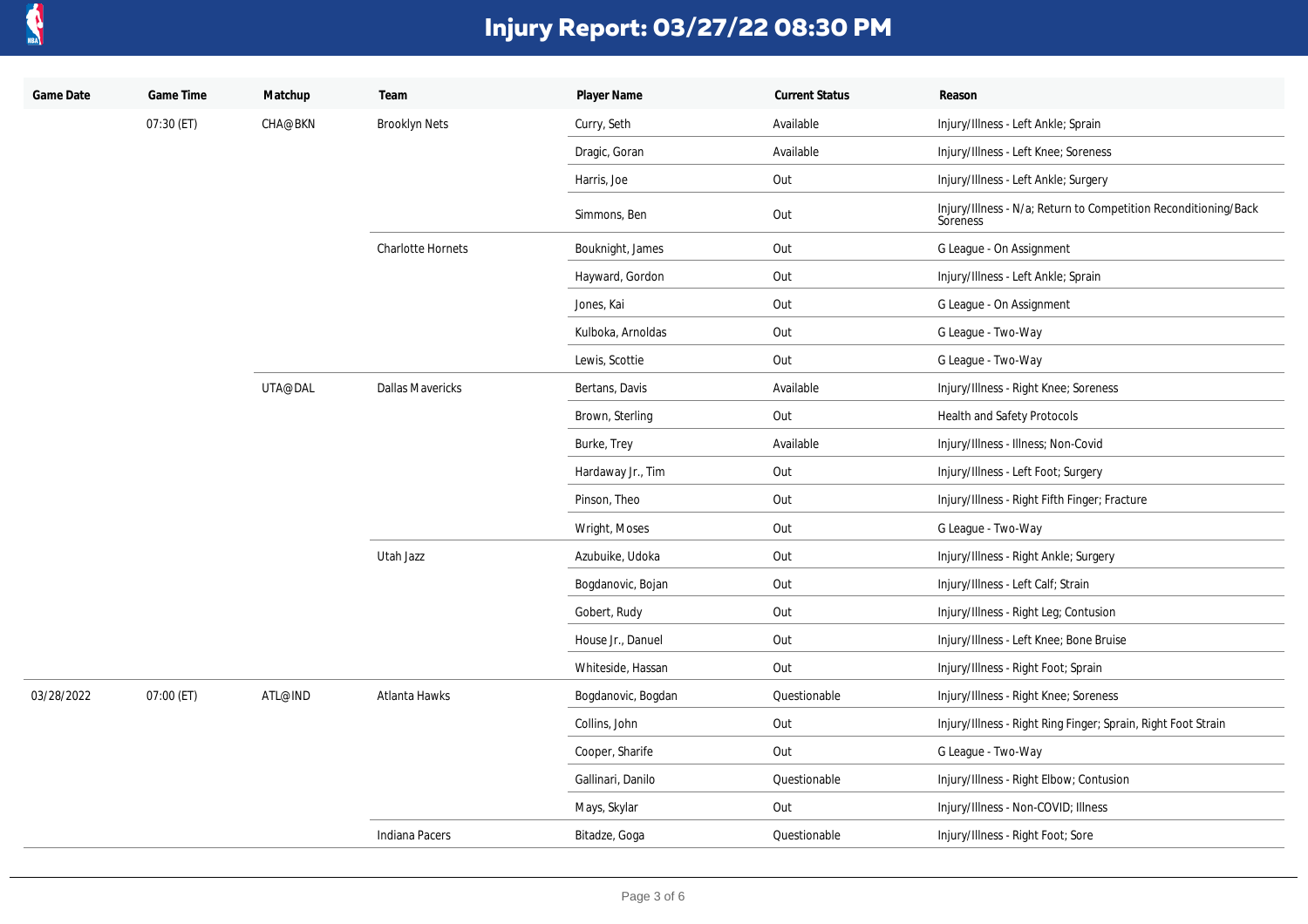

| Game Date | Game Time  | Matchup | Team                     | Player Name           | <b>Current Status</b> | Reason                                         |
|-----------|------------|---------|--------------------------|-----------------------|-----------------------|------------------------------------------------|
|           |            |         |                          | Brogdon, Malcolm      | Out                   | Rest                                           |
|           |            |         |                          | Duarte, Chris         | Out                   | Injury/Illness - Left Big Toe; Sore            |
|           |            |         |                          | Jackson, Isaiah       | Out                   | Injury/Illness - N/a; Headache                 |
|           |            |         |                          | McConnell, T.J.       | Out                   | Injury/Illness - Right Wrist; Ligament Surgery |
|           |            |         |                          | Rubio, Ricky          | Out                   | Injury/Illness - Left Knee; ACL tear           |
|           |            |         |                          | Turner, Myles         | Out                   | Injury/Illness - Right Foot; Stress Reaction   |
|           |            |         |                          | Warren, T.J.          | Out                   | Injury/Illness - Right Navicular; Fracture     |
|           |            |         |                          | Washington Jr., Duane | Questionable          | Injury/Illness - Right Hip; Bruise             |
|           |            | DEN@CHA | <b>Charlotte Hornets</b> |                       |                       | NOT YET SUBMITTED                              |
|           |            |         | Denver Nuggets           | Campazzo, Facundo     | Questionable          | Injury/Illness - Non-covid; Illness            |
|           |            |         |                          | Cancar, Vlatko        | Out                   | Injury/Illness - Right Foot; Surgery           |
|           |            |         |                          | Green, JaMychal       | Questionable          | Injury/Illness - Right Wrist; Sprain           |
|           |            |         |                          | Murray, Jamal         | Out                   | Injury/Illness - Left Knee; Injury Recovery    |
|           |            |         |                          | Nnaji, Zeke           | Out                   | Injury/Illness - Bilateral Knee; Soreness      |
|           |            |         |                          | Porter Jr., Michael   | Out                   | Injury/Illness - Lumbar Spine; Surgery         |
|           |            | ORL@CLE | Cleveland Cavaliers      | Allen, Jarrett        | Out                   | Injury/Illness - Left 3rd Finger; Fracture     |
|           |            |         |                          | Rondo, Rajon          | Out                   | Injury/Illness - Right Ankle; Sprain           |
|           |            |         |                          | Sexton, Collin        | Out                   | Injury/Illness - Left Knee; Meniscal Tear      |
|           |            |         |                          | Wade, Dean            | Out                   | Injury/Illness - Right Knee; Soreness          |
|           |            |         | Orlando Magic            | Bol, Bol              | Out                   | Injury/Illness - Right Foot; Surgery           |
|           |            |         |                          | Isaac, Jonathan       | Out                   | Injury/Illness - Left Knee; Injury recovery    |
|           |            |         |                          | Suggs, Jalen          | Out                   | Injury/Illness - Right Ankle; Bone bruise      |
|           | 07:30 (ET) | BOS@TOR | <b>Boston Celtics</b>    |                       |                       | NOT YET SUBMITTED                              |
|           |            |         | <b>Toronto Raptors</b>   | Bonga, Isaac          | Out                   | G League - On Assignment                       |
|           |            |         |                          | Champagnie, Justin    | Out                   | G League - Two-Way                             |
|           |            |         |                          | Flynn, Malachi        | Out                   | Injury/Illness - Left Hamstring; Strain        |
|           |            |         |                          | Johnson, David        | Out                   | G League - Two-Way                             |
|           |            |         |                          |                       |                       |                                                |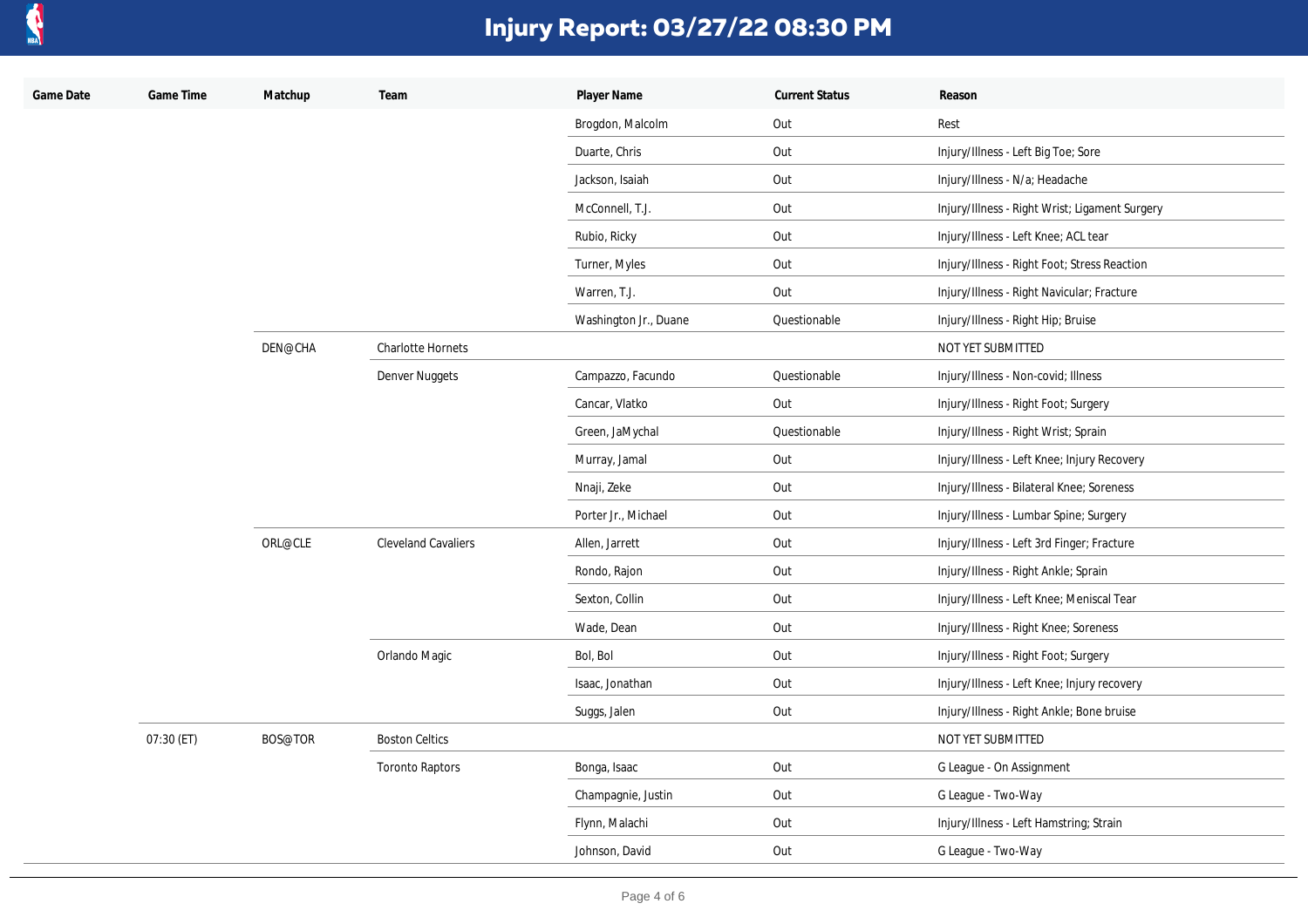

| Game Date | Game Time  | Matchup        | Team                         | Player Name        | <b>Current Status</b> | Reason                                             |
|-----------|------------|----------------|------------------------------|--------------------|-----------------------|----------------------------------------------------|
|           |            |                |                              | Trent Jr., Gary    | Questionable          | Injury/Illness - Left Foot; Big toe hyperextension |
|           |            | <b>CHI@NYK</b> | Chicago Bulls                | Ball, Lonzo        | Out                   | Injury/Illness - Left Knee; Meniscus Tear          |
|           |            |                |                              | Cook, Tyler        | Out                   | G League - Two-Way                                 |
|           |            |                |                              | Hill, Malcolm      | Out                   | G League - Two-Way                                 |
|           |            |                |                              | Simonovic, Marko   | Out                   | G League - On Assignment                           |
|           |            |                | New York Knicks              |                    |                       | NOT YET SUBMITTED                                  |
|           |            | SAC@MIA        | Miami Heat                   | Herro, Tyler       | Questionable          | Injury/Illness - Left Knee; Sprain                 |
|           |            |                |                              | Martin, Caleb      | Questionable          | Injury/Illness - Right Calf; Contusion             |
|           |            |                |                              | Mulder, Mychal     | Out                   | G League - Two-Way                                 |
|           |            |                |                              | Smart, Javonte     | Out                   | G League - Two-Way                                 |
|           |            |                |                              | Tucker, P.J.       | Questionable          | Injury/Illness - Left Knee; Irritation             |
|           |            |                |                              | Vincent, Gabe      | Questionable          | Injury/Illness - Right Big Toe; Contusion          |
|           |            |                | Sacramento Kings             | Davis, Terence     | Out                   | Injury/Illness - Right Wrist; ECU Tendon Recovery  |
|           |            |                |                              | Fox, De'Aaron      | Out                   | Injury/Illness - Right Hand; Soreness              |
|           |            |                |                              | Holmes, Richaun    | Out                   | Personal Reasons                                   |
|           |            |                |                              | Sabonis, Domantas  | Out                   | Injury/Illness - Left Knee; Contusion              |
|           | 08:00 (ET) | GSW@MEM        | <b>Golden State Warriors</b> |                    |                       | NOT YET SUBMITTED                                  |
|           |            |                | Memphis Grizzlies            | Clarke, Brandon    | Questionable          | Injury/Illness - Left Hip; Soreness                |
|           |            |                |                              | Jackson Jr., Jaren | Questionable          | Injury/Illness - Right Thigh; Soreness             |
|           |            |                |                              | Morant, Ja         | Out                   | Injury/Illness - Right Knee; Soreness              |
|           |            |                |                              | Terry, Tyrell      | Out                   | G League - Two-Way                                 |
|           |            |                |                              | Tillie, Killian    | Out                   | Injury/Illness - Left Knee; Soreness               |
|           |            | SAS@HOU        | <b>Houston Rockets</b>       | Lamb, Anthony      | Out                   | G League - Two-Way                                 |
|           |            |                |                              | Queen, Trevelin    | Out                   | G League - Two-Way                                 |
|           |            |                | San Antonio Spurs            | Cacok, Devontae    | Out                   | G League - On Assignment                           |
|           |            |                |                              | Langford, Romeo    | Out                   | Injury/Illness - Right Hamstring; Strain           |
|           |            |                |                              | McDermott, Doug    | Out                   | Injury/Illness - Right Ankle; Sprain               |
|           |            |                |                              |                    |                       |                                                    |